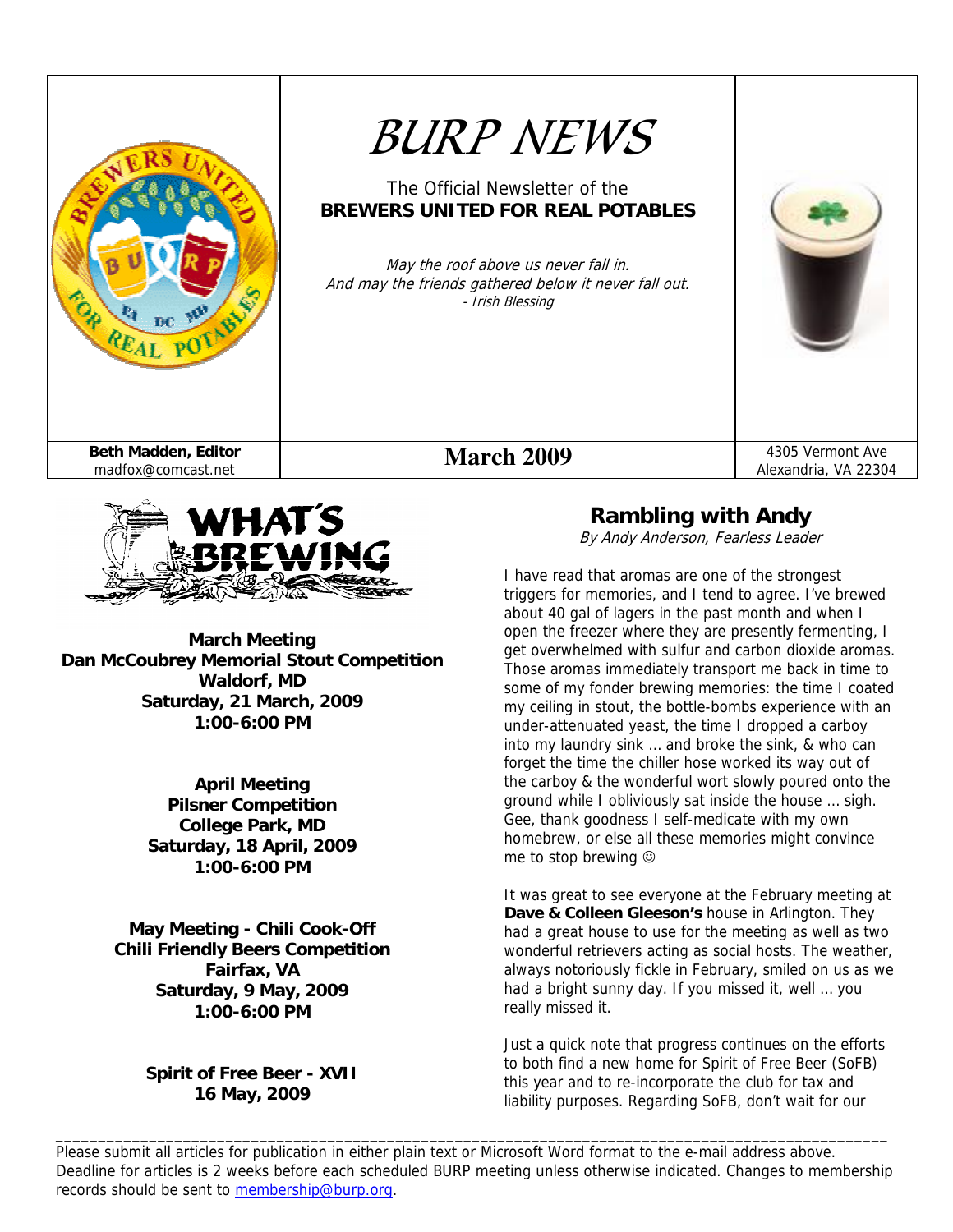Ministers of Culture to contact you to help, instead take the initiative & start the conversation with **A.J.** and **Christine** yourself. Your help will be gratefully appreciated. Regarding the club re-incorporation, **Rick Garvin** is doing a fine job as facilitator for these working meetings. We want these efforts to be as transparent as possible so all BURP members know what is going on and understand the necessity for the actions. If you are interested in taking part in these working sessions, you can do so in person, email, or via a phone bridge. If so interested, please see Rick or myself for more details.

The March meeting will be at the home of **Bill Kupski,** near Waldorf, MD. He and his family are newer members to BURP. So, please make sure you thank everyone for the gracious usage of their home. Also, his house is in a newer development a little west of Waldorf and does not show up in Map Quest or similar software packages. Make sure you use the directions at the back of this newsletter.

The SoFB is just slightly less than two months away. It is scheduled for 16 May, with the final date for beer entries being May 9 at the May Chili meeting at **Dan and Christina's** house. I would like to encourage every member to enter at least one beer. And if you don't brew, then volunteer to assist someone who does brew. For people who may be newer to the club, several years ago, I used to enter as many as 15 to 20 beers in SoFB. Then, after I "retired" from beer contests, I would not enter any at all in SoFB. But that all changed after my "Moral Compass" pointed out that just because I had quit contests, I should not quit on BURP. So, ever since **Steve Marler**, a.k.a. "Andy's Moral Compass" admonished me on this subject a couple years ago, I have made certain that I enter at least one beer in each SoFB. So, I want to continue that theme by strongly recommending that the members of this homebrew club brew a beer for SoFB. Or else I'll unleash the Moral Compass on you …

In the meantime, go brew a beer!

Cheers, Andy

### **From the Ministry of Culture**

By A.J. deLange and Christine Johnbrier, Co-Ministers of Culture

The shortness of the month of February didn't diminish in the least the grandness of the BURP Porter competition held at the lovely home of **Dave and Colleen Gleeson.** Let's start with thanks to them for setting us up in their sunroom (and, of course, for

hosting the meeting as well!) Thanks also go to our judges, who gave up some time during the meeting to



assist in the competition: **Pat Crowe, Dave Pyle, Jude Wang, Alan Hew, Terri Fischer** and **Brian Matt**. There were a total of 10 entries (4 – Brown, 4 – Robust, 2 – Baltic). The

honors went to **John Foulke**, who took away the blue ribbon (and 3 BOTY points!) for his Baltic Porter, **Bill and Wendy** (2 BOTY points) for their Brown Porter and **Mike Horkan** (1 BOTY point) for his Robust Porter. Your Ministers of Culture remember the days when it was easy to pick the winners – you just threw out the ones you couldn't drink and gave ribbons to the rest (provided that there were 3 drinkable ones which wasn't always the case). It's a far different story these days. The undrinkable is a rarity and it's really hard to objectively pick the best beer out of a field of beers of the quality we see these days. But we digress. These latest results leave **Mel Thompson** ahead of the pack in the 2009 standings with 5 BOTY points followed closely by **Bill/Wendy** and **John Foulke** with 3 BOTY points each and **Mike Horkan** with 1 BOTY point. Congratulations all!

#### **Dan McCoubrey Memorial March 2009 Competition: Stouts**

March is traditionally Stout Month, and March 2009 is no exception. We will be accepting entries in categories 13A through F, which you can read all about at the BJCP site http://www.bjcp.org/2008styles/style13.php or which you can access via a link on the BURP site (click on Stout at http://burp.burp.org/Default.aspx?tabid=988). The Brewers Publications monograph on stout by Michael Lewis, entitled appropriately, 'Stout' (ISBN 0- 937381-44-6) is an excellent reference particularly for those of you interested in applying Principal Components Analysis to your organoleptic interpretation of beer.

Most assume that stout evolved from porter, though Lewis argues the converse. There are similarities to the styles and comparison of the BJCP descriptions of each is encouraged. A "contrast and compare question" would certainly be a challenging one for the BJCP exam, but it is clear that the centerpiece of both styles is roasted flavors which come from the exposure of malt or barley to high enough temperatures that the same reactions which occur in coffee roasting occur. It is, of course, the resulting compounds, which result in the coffee-like flavors in both styles. It is their degree of presence (without roastiness it isn't stout) relative to other Maillard products, fruitiness, alcohol, hops, sweetness,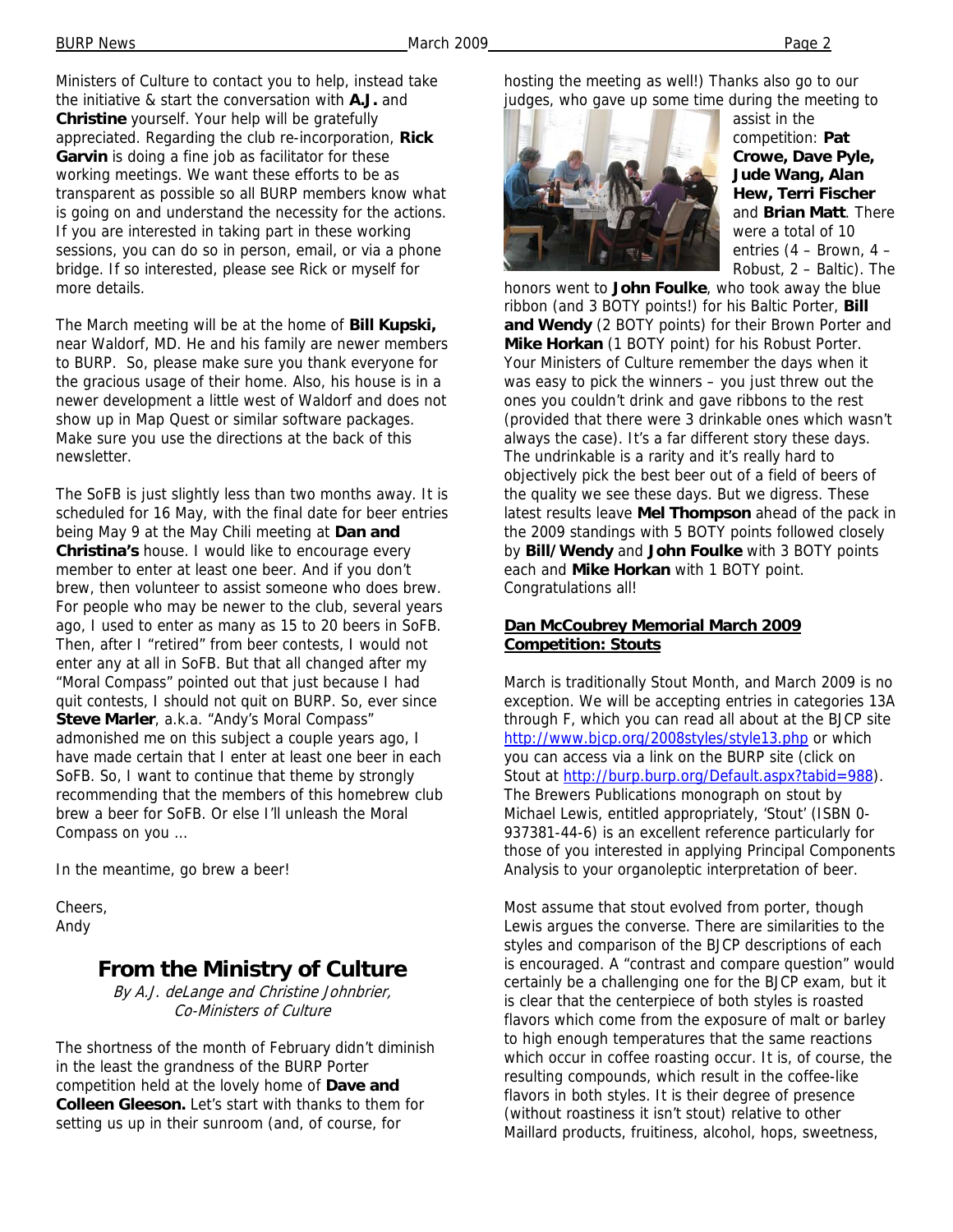licorice, oxidized and other flavors that distinguish the styles and exemplars (brands) within a style.

One of the most interesting things about stouts is that, despite their name and the amount of flavor they pack, the best known stouts in the world, the dry Irish stouts (Guinness, Murphy's), are really quite small beers with original gravities of less than 10 °P and correspondingly low alcohol contents (around 4%) and low caloric value. Also of interest is the opposite end of the stout spectrum where we find the Russian Imperial Stouts with OG's over 25° P and alcohol contents of 12% ABV. Does any other style span such a range?

There's a lot more interesting about Stout too. Such as the fact that it is usually drawn on a mix of 25%  $CO<sub>2</sub>/75%$  nitrogen (which gives the classic creamy head) and the story of the development of the "widget" – the device that simulates gas mix draught conditions in the can. Let's finish with a Stout riddle with reward for the right answer. Five free raffle tickets go to the first person who correctly identifies the fellow in the adjacent photo to Christine at the March meeting. He was intimately associated with Guinness but is widely known in the non-brewing world as well. It's not Arthur Guinness and there are hints as to his identity hidden in this article. Any real student of brewing ought to be able to find them.

**Judges**

We are looking for volunteers to judge the Stout competition on March 21<sup>st</sup>. If you are interested, please contact johnbrier@burp.org

#### **SOFB**

SOFB is scheduled for May 16, 2009. We are still without a definite location for SOFB but our focus is narrowing. Both the Montgomery County Fair Grounds and the Whole Foods Fair Oaks locations seem suitable. Both appear willing to host us and both have refrigeration available. **Bill Ridgely** and **Tim Artz** have been working with these venues. We will have a final choice by the next newsletter.

#### **MCAB XI Results**

Congratulations go to out to BURP's winners in this year's Masters Championship of Amateur Brewing competition held on March 7, 2009.

**Wendy Aaronson & Bill Ridgely** - 3rd - Cat 9 (Scottish Export 80/-)

**Ed Bielaus** - 2nd - Cat 7 (N. German Altbier); 3rd - Cat 18 (Belgian Dubbel)

**Mel Thompson** - 3rd - Cat 7 (California Common); 3rd - Cat 8 (Ordinary Bitter); 2nd - Cat 10 (American Pale Ale); 3rd - Cat 12 (Baltic Porter); 2nd - Cat 19 (American Barleywine)

Complete results at

http://www.masterhomebrewer.org/MCAB\_XI\_winners.h tm.

#### **Bloatarian Brewing League Bockfest 2009**

Congratulations go to out to BURP's winners **Rick Garvin** and **Christine Johnbrier** for their 1<sup>st</sup> place Doppelbock.

Complete results at http://www.bloatarian.org/

#### **January 2009 Monthly Competition Winning Recipe:**

English IPA (by **Mel Thompson**):

Recipe for 5.5 gallons

Grain Bill: 11.5 # Maris Otter pale malt 12 oz. Crystal 40 6 oz. Biscuit malt 12 oz Cara Pils

Mash at 152 - 154 for 60 plus minutes or until conversion has taken place.

Sparge to collect 7 gallons of wort.

90 minute boil

Hops: (rather strange hopping schedule due to hop shortage)

1 oz. Magnum 12% AA for 60 minutes (30 minutes into boil)

1 oz. Mount Hood 3.8% AA for 30 minutes (60 minutes into boil)

1.3 oz. Willamette 4% AA for 10 minutes (80 minutes into boil)

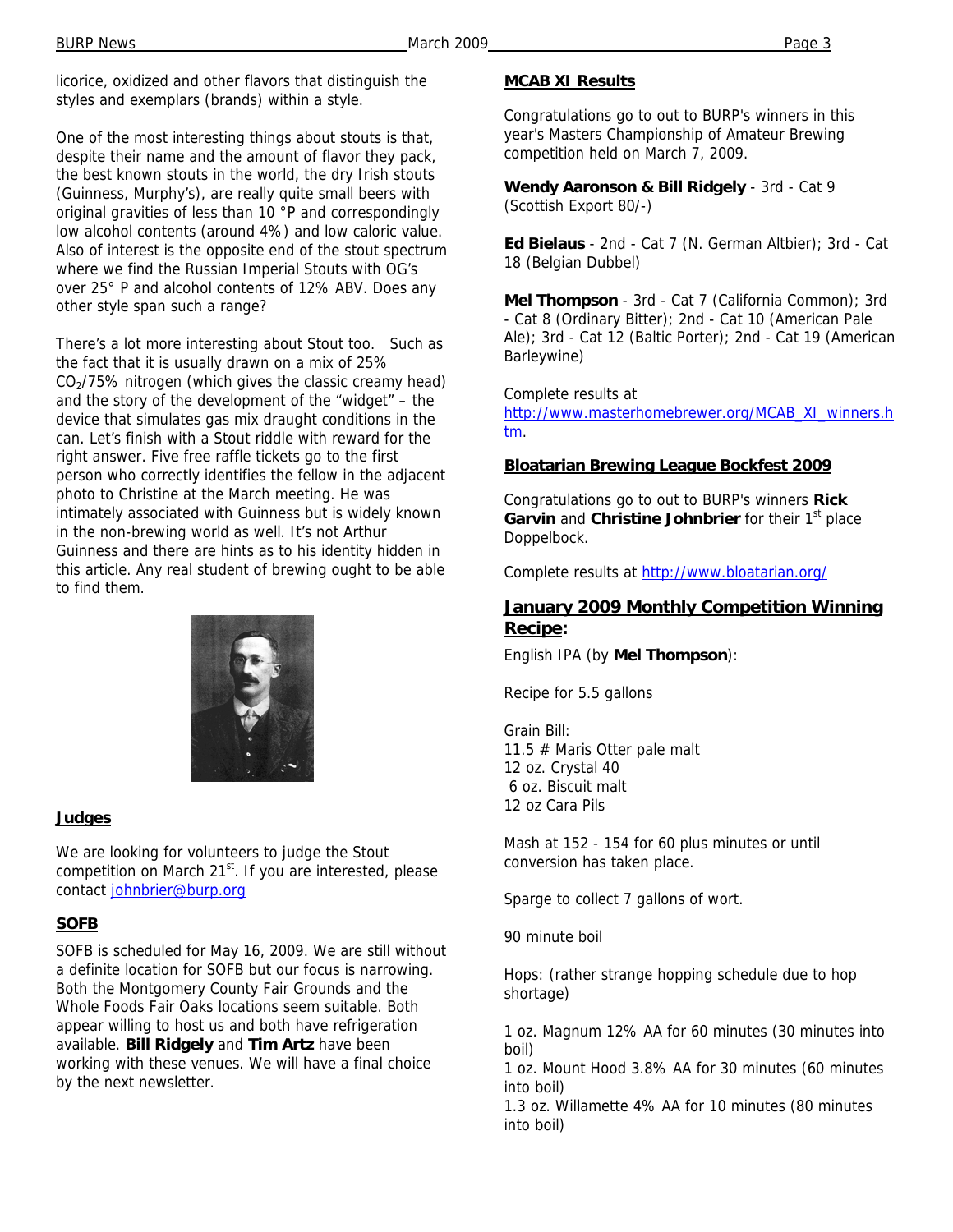Yeast: White Labs WLP 007 Dry English (Whitbread) 1000ml starter

Finings: Irish Moss added for the last 15 minutes of the boil. Gelatin added to keg.

One week in primary One week in secondary Kegged

OG - 1.068 FG - 1.015 IBU's - 62

## **Artz's Craft: Enlightenment Update**

By Tim Artz, Minister of Enlightenment

**The March BURP Meeting will feature a Gadget Showcase**. Bring out your gadgets to show your fellow members your ingenious inventions and handy homebrew helpers. These can be simple or complex, large or small. I am planning to bring a custom hopback and wooden mash paddle. You may have things that help in brewing or serving your beer. Bring it all! We'll ask everyone to put their creations on display and to be available to discuss how it was made and how it is used. I would like to get some photos of the widgets on display and have each creator provide a short write-up to be e-mailed to me. If there is sufficient interest, I will work with the BURP web team to post the results on line.

As mentioned in last month's column, former MoE **Wendy Aaronson** is working on a Brewing Chemistry / Yeast propagation and microbiology class. Wendy and **Tim Pohlhaus** have put together a Mashing Biochemistry class for April, and are working on a Yeast Metabolism class for May. See Wendy's column for all of the details.

I have received a lot of positive feedback on my proposed educational agenda. Unfortunately, I find myself woefully short on volunteers to carry out some of the key elements that you have requested. I am going to take on a few of the items myself, but I really need folks to step up and give some of your time and knowhow back to BURP. Otherwise, I guess it is time for me to do some arm twisting!

These three programs need your help:

New brewer mentor program. This is all about expanding our knowledge by brewing with

others. Like me, I am sure a lot of you have fallen into some ruts in your brewing process. Sometimes working with another brewer turns on some lights and the result is better beer. I am looking for people who are willing to share their brewing day with one or more guests. See me to add your name to the list of possible mentors, then those who want to participate can contact you directly to work out the details.

- Ŵ How to brew workshop (beginner level). There is interest in beginners advancing from extract to partial mash brewing. Who are the partial mash brewers out there? Please step forward, and I will work with you to turn your skills into a suitable class.
- ۵ Recipe formulation workshop. There is a lot of interest in this topic, but I am having trouble with the best way to present it in a class. My current thinking is that the main focus is on the various ingredients and their resultant impact on flavor. I would dwell less on brewing process. Consider this a work in progress, but let me know if you have other ideas.

I really hope we can make some headway on these programs, and have some of the results ready for this year's Spirit of Free Beer!

# **Class Announcement - Selected Topics in Brewing Science**

By Wendy Aaronson

Are you curious about all those chemical processes that must take place to convert barley and hops to beer? Have you ever read the Principles of Brewing Science by George Fix and thought it was interesting, but you needed more explanation and discussion to fully understand the principles? Are you interested in small scale experiments that examine yeast metabolism and beer flavor or mashing chemistry and wort production? If the answer is yes to any of these questions, then you should participate in a new series of classes on brewing science. Brewing integrates many scientific disciplines plant physiology, chemical engineering, biochemistry, and microbiology, so the field of topics is wide open. We are only limited by the number of volunteers who are willing to identify a topic and teach the class. If you have an expertise and are willing to teach a class or if you have an idea about a specific topic of interest, please send a message to **aaronson@burp.org** or call me at 301-762-6523 in the evening.

The lead-off instructor is **Tim Pohlhaus**, a new BURP member who is a professional brewer with a Ph.D. in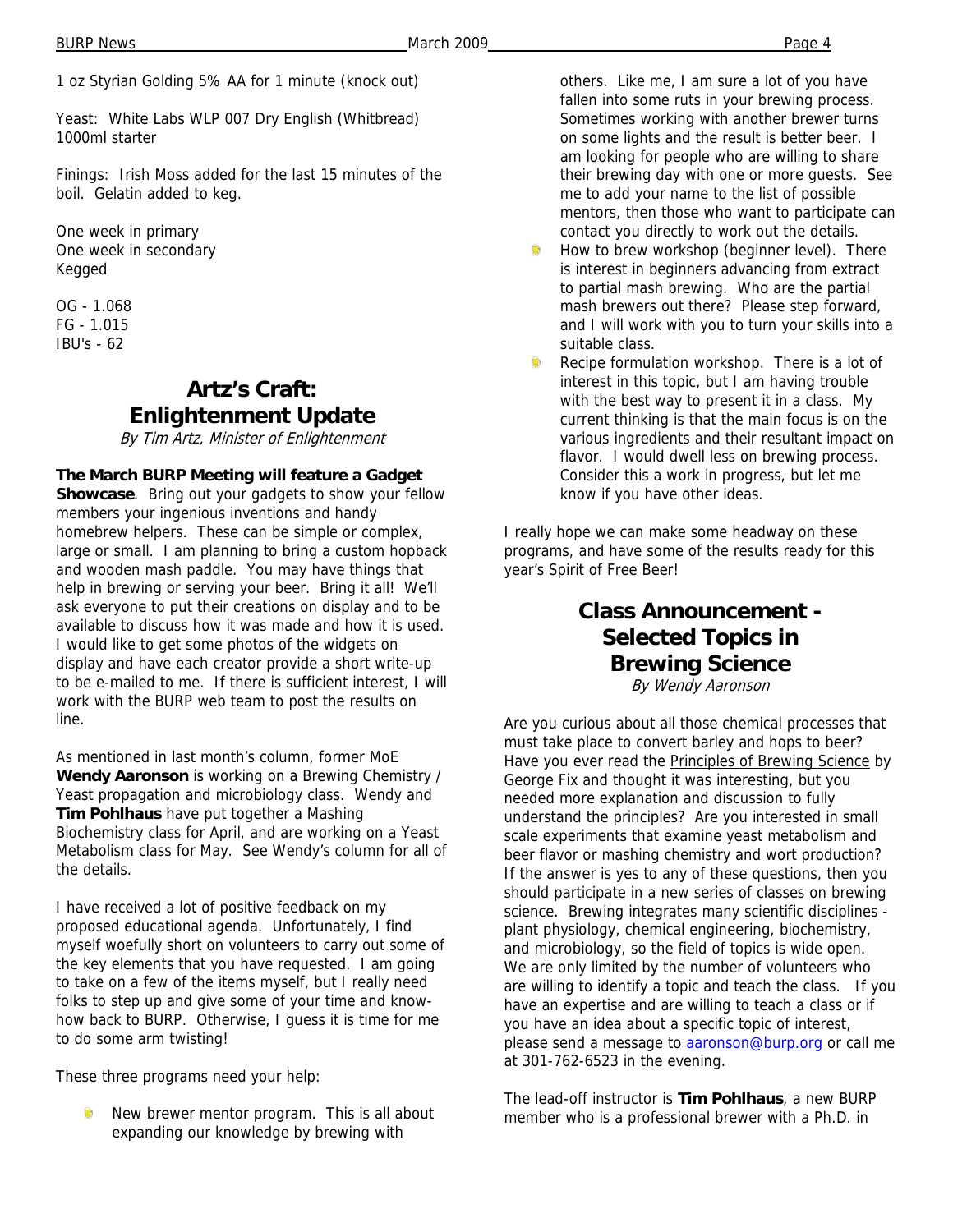biochemistry. Tim will be covering mashing biochemistry and yeast metabolism in two sessions that are two hours. Although Tim will provide a short review of the process, participants should have a basic understanding of brewing.

**MASHING BIOCHEMISTRY** - **April 22 from 7:30 p.m. until 9:30 p.m**. **at A.J. deLange's home in McLean, VA**. - Class size is limited to 15 people. Preregistration, including a \$5.00 class fee, is required. Registration closes on April 18. To register for the class, please send a message to aaronson@burp.org or call me at 301-762-6523 in the evening.

**YEAST METABOLISM: To be determined for a date in May.** Look for details on BURPLIST and the next newsletter.

## **Homebrew Club Comparison**

By Steve Marler

Introduction: During my last trip to California in February, I attended a Maltose Falcon's meeting. The meeting took place on Sunday, February 8 and it happened to be their annual chili cook-off.

Background: The Maltose Falcons are the oldest homebrew club in the country. They were founded in 1974. The club is sponsored by John Daume, who for the last 35 years has run a home winemaking shop. The Falcon's have met in all the various incarnations of John's shop. Some names of Falcons you might recognize are Steve Grossman, Sierra Nevada; John Maier, Rogue Ales; and Maribeth Raines-Casselman, Hollywood Blond.

Observations: The Maltose Falcons' have their own clubhouse in the rear of The Home Beer, Wine, Cheese Making Shop in Woodland Hills California. You have to walk through the shop and exit out the





back. Upon exiting you enter a small courtyard where there are two homemade containers for dispensing beer. Each one holds four corny kegs each. Through another door off the courtyard is the club house. It is a

fairly large room that also appears to be used for the shops extra storage.

When I arrived, the meeting was already in progress and all the seats were filled. The club officers were sitting at tables in front of the room. Behind them were two dry erase boards. They were in the midst of discussing which beer goes best with chili. The guy leading the discussing (Colin) had four types of beers listed on the board: Kolsch, Kriek, Doppel Bock, and porter. They had a few guys walking through the rows pouring samples of the beers during the discussion: Hollywood Blond, Lindemans, Altenmunster, and Anchor -- respectively. Colin personally thought that the porter would go best with Chili. Another guy got up and opened a magnum of Stone 10<sup>th</sup> Anniversary beer and that was poured for everyone to taste. Colin did not believe it would go well with chili.

During the next meeting segment, they discussed business. They talked about the BJCP class that they were conducting. The price was \$80, which included the cost of the exam.



They talked about the AHA convention, how it was virtually in their back yard, and that San Diego club QUAFF was bringing 30 kegs of beer and that the Falcons needed to do at least that much. They finished up talking about the Southern California Homebrewers Festival (campout) that was coming up. I talked to a guy later about it and he told me they have around a thousand people attend and that the event is incorporated separately from the club.

On the board, they also had 17 home brews listed and they ordered them appropriately for tasting. During this part of the meeting, the brewer of the beer would come up in front and talk about how they made the beer. While they talked, the beer pourers were providing everyone with samples. People would ask questions, and make comments and suggestions.



Half way through the tasting, they stopped to conduct the chili competition. If you wanted to try the chili, you paid \$5. I am not sure if they covered the costs of the chili makers or not. They did not

make the chilies on site; they were all in crock pots that were set up on another patio on the other side of the club house. You were given small sample of each one. There were seven chilies in the competition; however,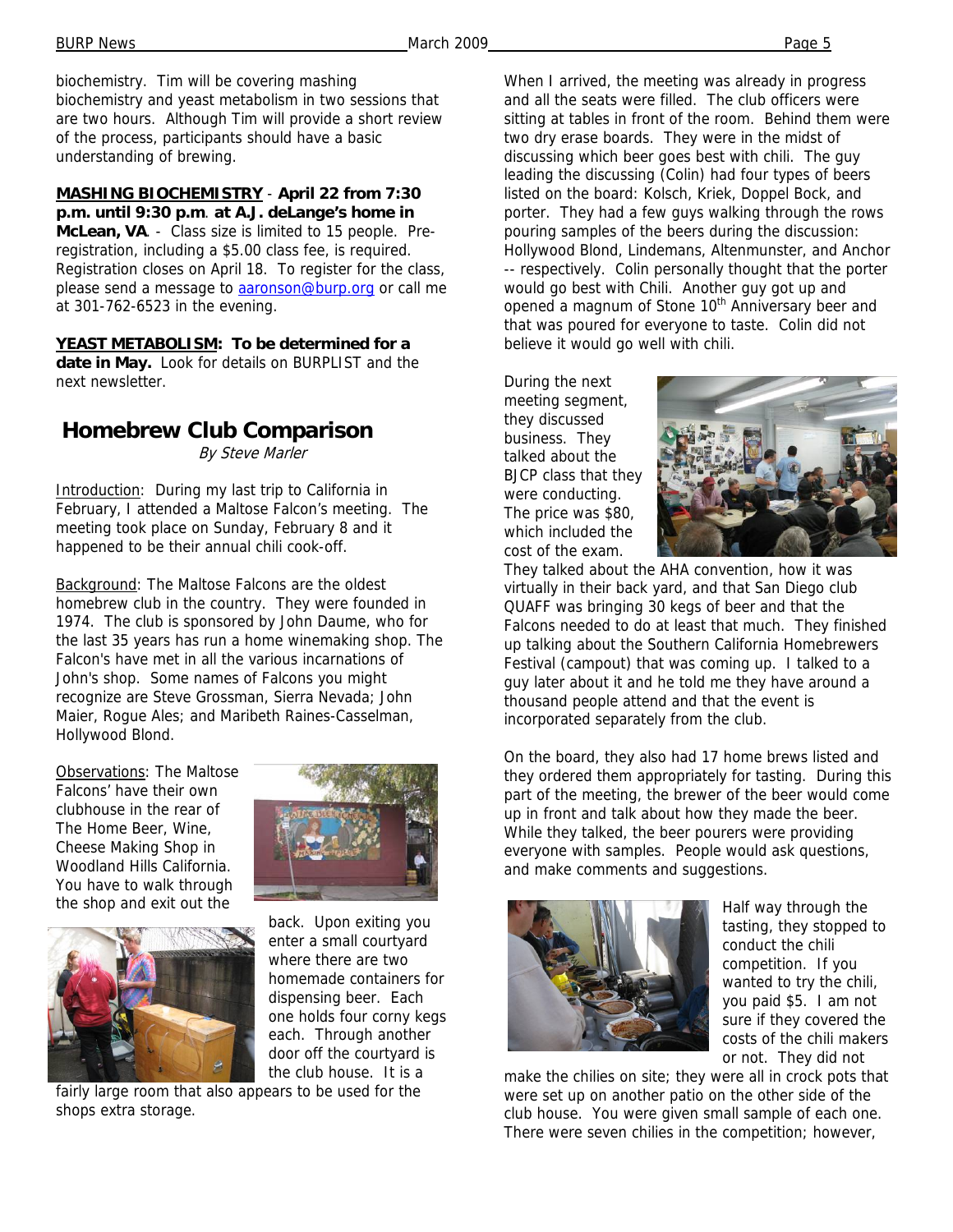After the chili

by the time I got out there they were scraping the bottoms of half of them. While I waited in line I noticed

a three tier brewing system outside. One of the members told me that they used it for their club brews and for the classes they give.

competition, they were



going to reconvene the meeting and taste the remaining home brews. I asked if this was how their meetings normally ran. It was, except for the chili competition. I bailed before the second half of the tasting began.

Conclusions: The Maltose Falcons are an active and well run club. They did not have as many women at this



meeting as we usually do. The club house is a distinct advantage, but I also think the club house drives how they conduct their meetings. They believe that they are unstructured, but it seemed to me that they were a lot more

structured than we are. Their membership appears to be more focused on home brewing than ours.

Recommendations: BURP might consider conducting a similar session where home brewers get up and talk about their beer while members taste them. I do not think that it should be the focus of a meeting like theirs, but it would be good for an educational session before or at the beginning of a meeting.

BURP might also consider looking at how they structured their Southern California Homebrewers Festival. If we were to use a similar structure for MASH Out it would reduce our liability and make some of the other clubs in the region bear some of the responsibility.

# **February Meeting Recap**

By Andrew Clark Photos Courtesy of Beth Madden

Many thanks to **Dave and Colleen Gleeson** (and above all - their dogs) for opening up their house for the meeting on February 21st. The warmth of the sun and a well-positioned fire drew dozens to consume many bottles of potent beer on the lawn within shouting distance of the National Guard. Thankfully, no arrests were made. Along with the beer, food was also in

seemingly never-ending supply. From Scotch Bonnet and chipotle chili to king cake, we are grateful for everyone's culinary contributions. Reportedly, no one ate the baby.

Congratulations to the contestants in the monthly competition for best porter, especially the winners: **John Foulke** (1st Place: Baltic), **Bill Ridgely & Wendy Aaronson** (2nd Place: Brown), and **Mike Horkan** (3rd Place: Robust). Congratulations and thanks to the judges for keeping their cool after hours of deliberation (not inebriation). An honorable mention goes to **Kathryn Doiron** for daring to sample a mixture of two batches: a honey wheat and a jalapeño IPA (not for the faint of heart)!



**Elizabeth and Ana Garvin** along with our gracious hosts, **Bristol and Logan Gleeson.**



View from the Gleeson's Backyard.



**Bob Warriner, Christine Newman** and **Robert Stevens.**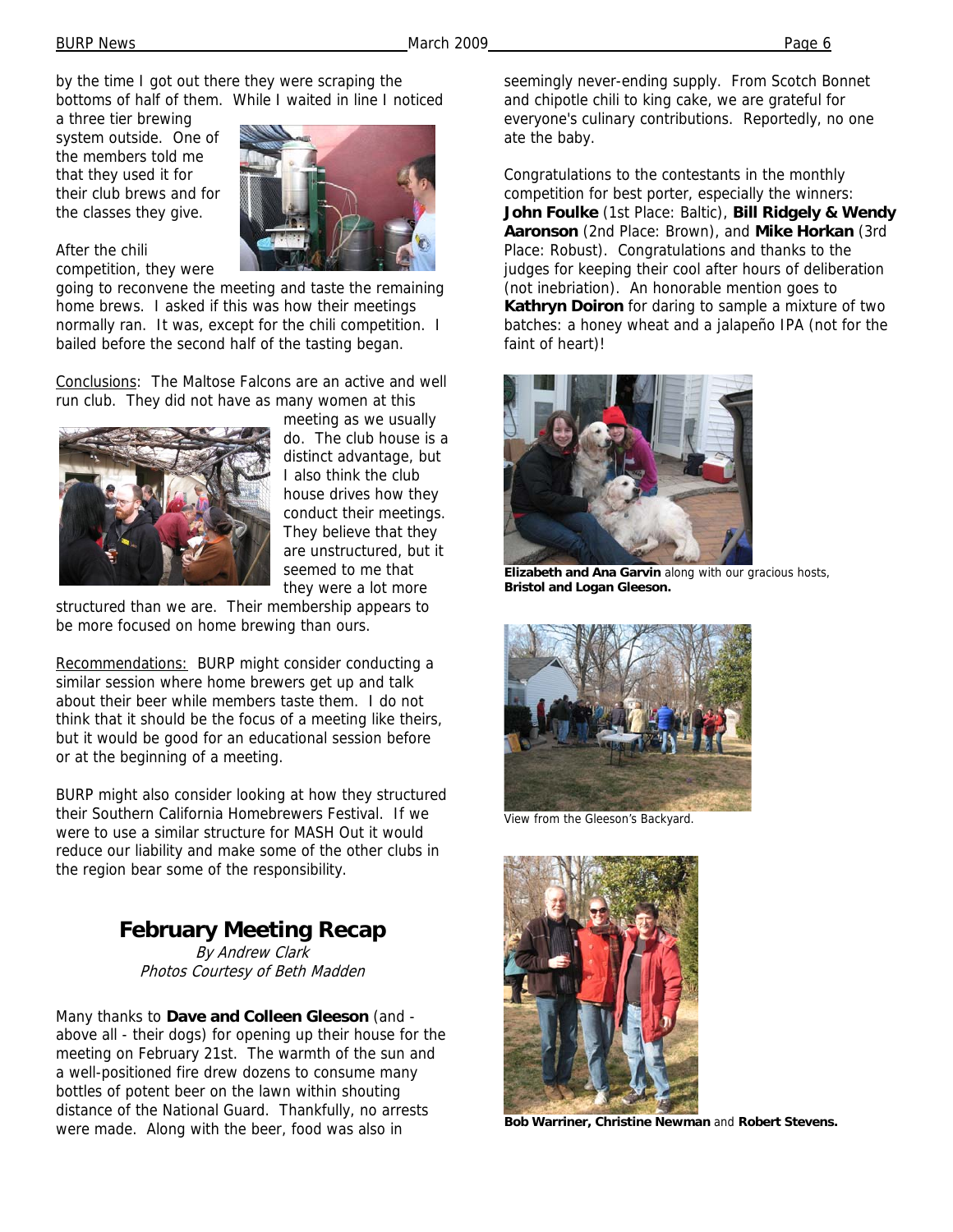BURP News March 2009 Page 7

Note: Andrew's band, Bingo's Soul Service, will be making their debut on March 26th at 8:30pm at Fireflies in the Del Ray section of Alexandria (1501 Mount Vernon Ave.). You can also see them on April 10<sup>th</sup> at O'Shaughnessy's in Old Town Alexandria (1324 King Street). http://tinyurl.com/9chsc2

### **Trivial Beer-Suits**

By Charlie Pavitt



This month's installment of this longrunning series is once again based on Clive La Pensee's book "The Historical Companion to House-Brewing." Consistently with the title, the author has included some great material on brewing history. We begin with the

water: here's a wonderful quote from a 1690 essay entitled "The Art of Brewing Ale and other Malt Liquors" by someone named Tryon: "What Water is best to make Mault? Running or River Water is to be preferred before either Spring, Well, or Pond Water, which do contain a certain Unctuous Virtue, or Saline Fatness, that it attracts or draws from the surface of the Earth…besides River Waters have not only the benefit of motion, but also the benevolent Influences of the Coelestial Bodies running in the open air and Light of Heaven which do by its fine vapours penetrate and purge it from its harsh Earthly Qualities" (page 32). According to La Pensee, all Tryon needed to say was that "there must be plenty of air in it and not too soft." But that's not all Tryon meant, because from a web search it appears that the Coelestial Bodies are those with astrological influences on earth - the planets, moon and sun – so river water is good because of both aeration and celestial forces.

In a surprisingly similar vein, Heinrich Knaust, Doctor and Royal and Crowned Poet Laureate, had this to say in 1575: "The first and foremost material for brewing is water that one can drink, wet and cold which taketh unto itself qualities and properties of the Things with which it is mixed and made up or with which it is decocted or boiled. For if it is cooked with cold adjuncts so it taketh cold properties and if it is cooked with warm adjuncts so it taketh warm properties and loseth and leaveth its own Nature" (page 35). I'm not clear on what warm and cold properties are, but at the website http://www.yinyanghouse.com/theory/herbalmedicine/w arm\_herbs\_tcm, I found a list of herbs with warm properties, and at

http://www.tcmcentral.com/TCM/Acu%20Info/About\_Nu trition.html we are told that at the first sign of a cold we should eat food with warm properties such as miso soup with warm scallions. There was nothing analogous on the web concerning cold properties, but I guess beer with warm property adjuncts must be good for the

health, which I think Knaust, Doctor as he was, might have expected, as unfamiliar as he must have been with Asian alternative health programs.

This makes me wonder if hops were also an Asian health agent. According to La Pensee, they originated in Asia and have been recommended as treatment for insomnia, hysteria, indigestion, gout, premature ejaculation, and as an aphrodisiac, blood purifier, and aid to the complexion. They are of course related to cannabis, and La Pensee notes that during  $19<sup>th</sup>$  century English hop harvests, youths would "take a cheap working holiday" to help. Apparently, the income was not the only incentive, as, according to someone named Monckton: "But if the pickers are merry and lighthearted on their way to the fields, with empty pockets, what are they on their return, after work is over and wages paid? Everything then is in the height of merriment, and of such an uproarious kind as the people of the East End delight in. Young men and girls, invigorated by their sojourn in the bracing country air, alike garland themselves with hops, and decorate themselves with gay ribbons. Laughing, dancing and singing they hurry to the station or along the road to London" (page 39). I dunno, I've harvested hops, but I didn't get high from it. Then again, our hops were pretty weak. Anyway, later in the book (page 49) La Pensee notes that "hops, like garlic, are above earthly criticism." Amen, on both counts.

Finally, here is La Pensee's account of gravity readings before the hydrometer: "The appointed beer tester appeared at a pre-arranged time at the brewery and the brewmaster poured an accepted aliquot of beer over a wooden bench. The tester sat in the beer, and in Germany usually wore stag's leather trousers for this purpose. He remained thus seated for a recognized time, his mood being maintained by more conventional testing of a doubtless representative sample of the beers, and then he attempted to stand up. Dried beer is very sticky and the tester assessed the original gravity of the beer by the difficulty he had in releasing himself from the wood bank. A beer of the very highest gravity had to lift the bank under the tester's backside." Enough said.

### **BURP 10 and 20 Years Ago**

Compiled By Bill Ridgely

#### **20 Years Ago, Mar 1989**

The March 11, 1989 BURP meeting wasn't so much a meeting as a gathering - for a guided tour of the British Brewing Co in Glen Burnie, MD. The club had been invited for a personally guided tour by brewery president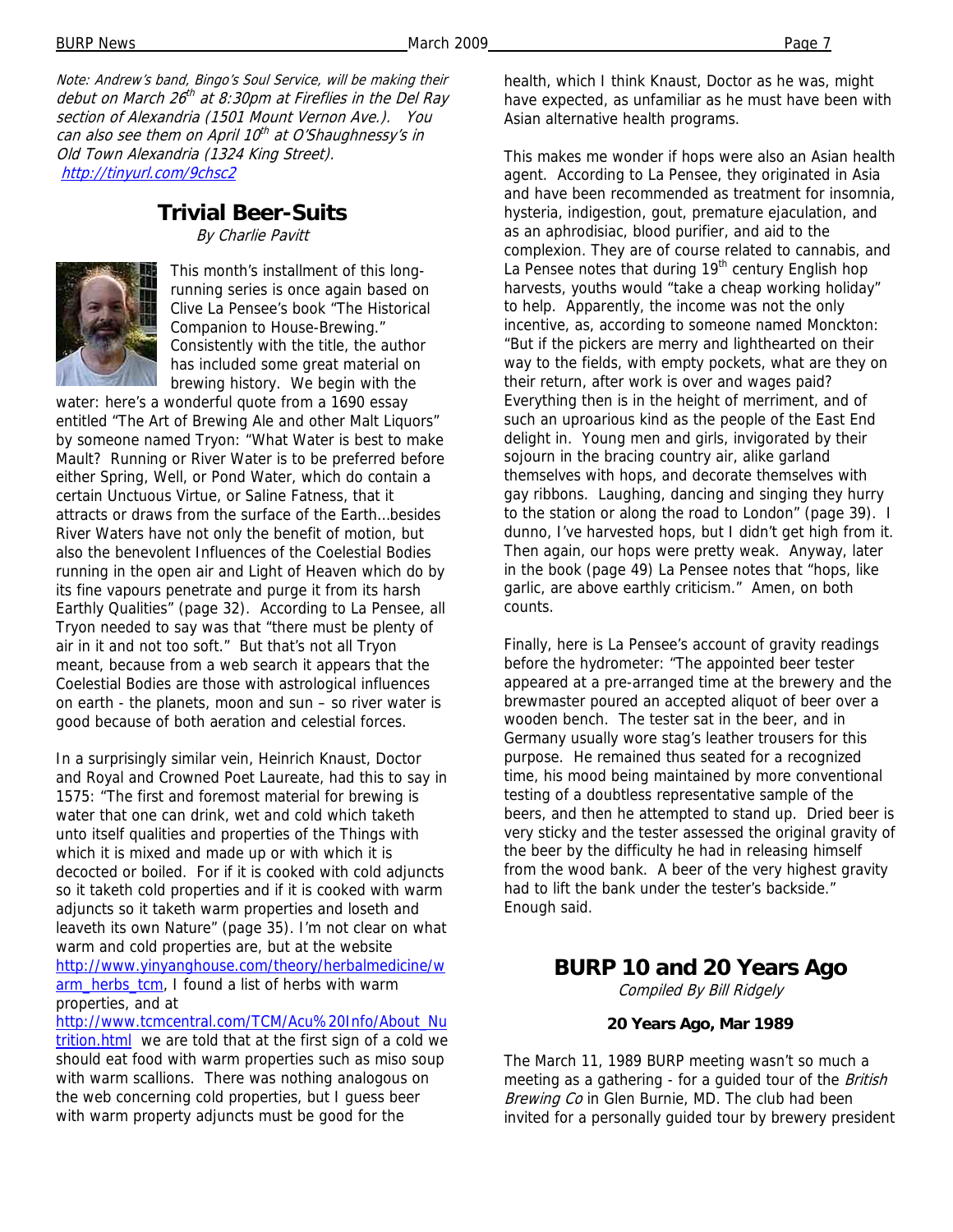**Craig Stuart Paul**, who greeted participants in the lobby. Craig introduced Brewmaster **Steve Parkes** and then divided the large crowd into two groups for the tour. The first group, made up of the more technically inclined, was led by Steve. The second group (which included late arriving BURPers) was led by Craig. Steve had studied at the Heriot-Watt University in Scotland for three years before first practicing his trade at the Wiltshire and Tisbury breweries in southern England. The flagship product of *British Brewing* was Oxford Class, an ale stylistically characterized as an Extra Special Bitter (ESB) or English Pale Ale. All ingredients for the beer except the water were imported from the UK, including 2-row pale malt, crystal malt, Fuggle and Styrian Golding hops, and Watney ale yeast. The 12 barrel brewhouse produced about 1,000 barrels in 1988, and at the time of the tour, plans were in place to increase output to 3,500 barrels annually. No bottled product was available at the time, but a bottling plant was being installed, and hopes were to have bottles available in 6-packs (for about \$5.25 each) by May. Steve explained that all current product was cleared using isinglass and then filtered through a .05 micron filter to remove yeast and particulate matter. The beer was then kegged and was about 14 days old at time of delivery to pubs. It had a shelf life under refrigeration of about 4 weeks. An occasional one-off seasonal beer was also produced, including the Santa Class winter warmer the club had enjoyed at its holiday banquet in Dec. At the time of the BURP tour, a batch of St Patty's Ale, in honor of the Saint's day on March 15, was just

completing fermentation. I don't have a record of the style of this beer but suspect it was roughly in the Irish Red category. The beer debuted (and was well received) at the Brickskeller's Bock Tasting held on March 14 (although it certainly wasn't a bock beer).

The contents of the combined Feb-Mar 1989 edition of the **BURP** News was fully covered in last month's column.

#### **10 Years Ago, Mar 1999**

The March 1999 BURP meeting and club India Pale Ale (IPA) competition was held at the home of **Alison Skeel** in Kensington, MD. Good weather kept most activities except for competition judging outdoors in Alison's driveway. These included a silent auction for late BURP President **Ralph Semler's** remaining brewing equipment, which had been generously donated to the club by Ralph's family. Items still available included a Corona mill and several Cornelius kegs. The raffle, organized by Finance Minister **Doug Kruth**, consisted of a fine assortment of items recently purchased at the annual Blue-Gray Breweriana Show in Fredericksburg, which had been attended on behalf of the club by **Bruce Feist & Polly Goldman**. Several beer signs,

trays, and mirrors were included, as well as a number of bags of hops generously donated by club hop impresarios **Dave & Becky Pyle**. And, of course, in honor of St Patrick's Day, several Guinness shirts were included in the raffle.

The IPA competition was preceded by a commercial tasting and educational session organized by Minister of Enlightenment **Wendy Aaronson**. BJCP judge **Robert Stevens** presented 6 commercial examples of American and English pale ales and IPA's, describing the stylistic differences from a judge's point of view. Following the presentation, the competition, organized by **Dave & Becky**, was judged by **Colleen Cannon**, **Christie Newman**, and **Lynne Ragazzini**. The winners were: 1st Place, **Robbie Zev Ludwick** (American IPA); 2nd Place, **Bob Dawson & Steve Marler** (Celebration Ale clone); and 3rd Place, **Paul Fiorino** (English IPA).

The March 1999 BURP News announced a number of upcoming events (Spirit of Free Beer, National Homebrew Competition, and a special BURP reception for **Michael Jackson**, scheduled for May). Minister of Culture **Andy Anderson** updated club members on recent competition results, including a report on BURP's judging of the February AHA Club-Only "Weird Beer" competition (**Art Blanchard** represented BURP in this competition with his Rye Lager). Minister of Propaganda **Bill Ridgely** kicked off the first iteration of "electronic BURP News distribution", utilizing a downloadable PDF version of the newsletter uploaded each month to the BURP website. The "Recipe of the Month" was **Keith Chamberlin's** "Throw It Together ESB", winner of the 1998 BURP Real Ale Competition. The most interesting article in this newsletter, however, was BURP Webmaster **Lynn Ashley's** now famous dissertation on "The Making of a 100% Rye Beer". Yes, they said it couldn't be done, but Lynn managed through considerable perseverance to create a beer using one of the gummiest malted grains available. This very interesting article still holds an honored place on the BURP website and can be read in its entirety at http://burp.burp.org/Default.aspx?tabid=393.

## **BURP Prosperity Report**

By Robert C. Stevens Minister of Prosperity

During the last couple of monthly meetings, **Ana Garvin** has done a great job selling raffle tickets and drawing the raffle winners. Speaking of the raffle, my basement is now overflowing with raffle prizes that **John Gardner** and **Colleen Cannon** have obtained during the past month. Since March is the Stout contest, the Grand Prize this month will be case of Victory Storm King. Just